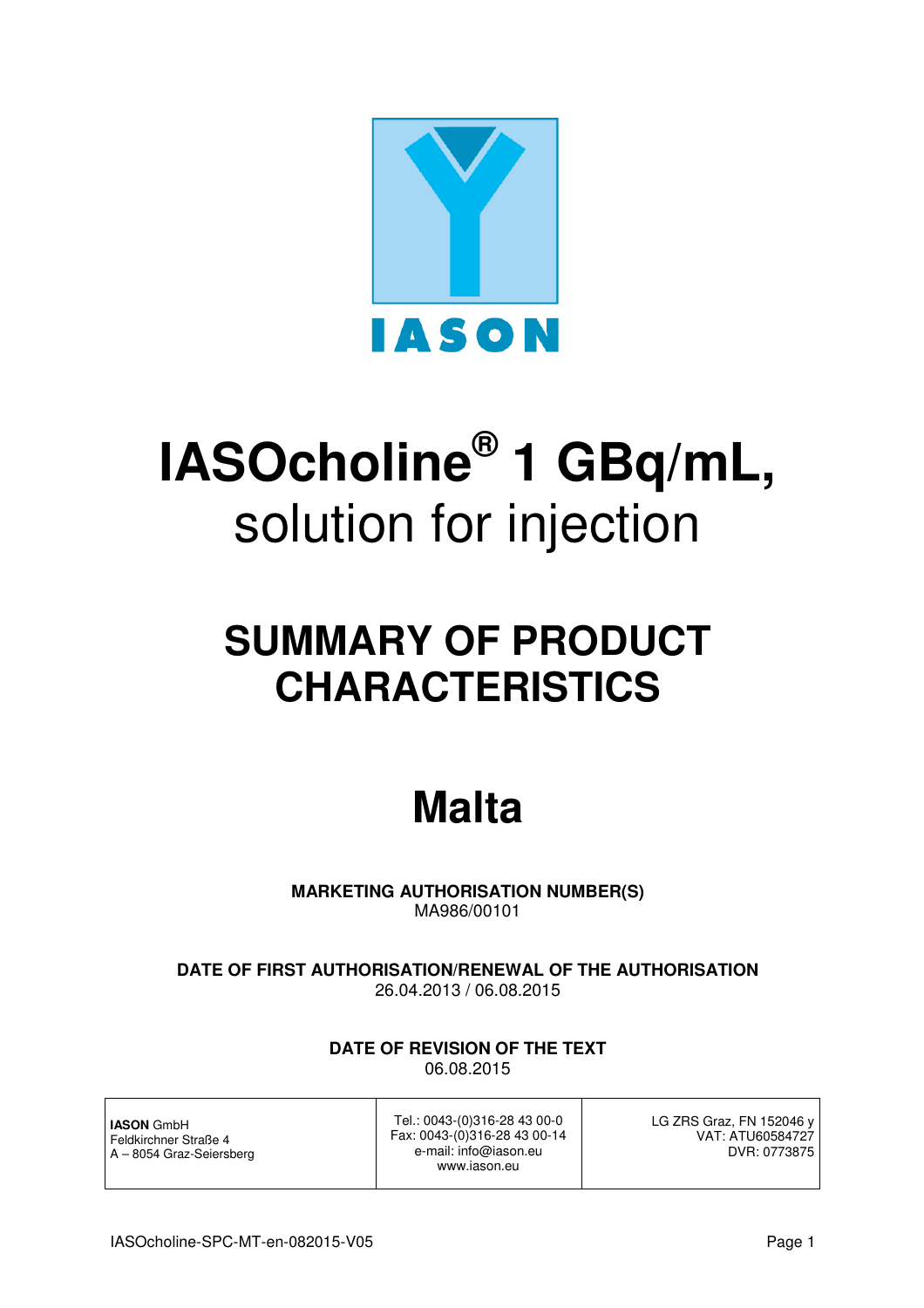# **SUMMARY OF PRODUCT CHARACTERISTICS**

# **1. NAME OF THE MEDICINAL PRODUCT**

IASOcholine 1 GBq/mL, solution for injection

# **2. QUALITATIVE AND QUANTITATIVE COMPOSITION**

One mL solution for injection contains 1 GBq of fluoromethyl-<sup>18</sup>F)-dimethyl-2-hydroxyethylammonium chloride (fluorocholine  $(^{18}F)$  chloride) at date and time of calibration.

The total activity of the vial at that time is between 0.5 GBq and 15.0 GBq.

The radionuclide fluoride  $(^{18}F)$  has a half-life of 109.8 minutes and emits positron radiation with a maximum energy of 0.633 MeV followed by photon annihilation radiation of 0.511 MeV.

Excipient with known effects : each mL of IASOcholine 1 GBq/mL, solution for injection, contains 3.5 mg of sodium.

For the full list of excipients, see section 6.1.

# **3. PHARMACEUTICAL FORM**

Solution for injection. Clear and colourless solution.

# **4. CLINICAL PARTICULARS**

# **4.1 Therapeutic indications**

This medicinal product is for diagnostic use only.

Fluorocholine  $(^{18}F)$  chloride is indicated for use with positron emission tomography (PET).

IASOcholine is used for imaging in patients undergoing oncologic diagnostic procedures describing function or diseases where enhanced choline influx of specific organs or tissues is the diagnostic target.

The following indications for PET with fluorocholine  $(^{18}F)$  chloride have been sufficiently documented:

#### Prostate cancer

Detection of bone metastases of prostate cancer in high risk patients.

# Hepatocellular carcinoma

- Localisation of lesions of proven well-differentiated hepatocellular carcinoma
- In addition to FDG PET, characterisation of liver nodes and/or staging of proven or very likely hepatocellular carcinoma, when FDG PET is non conclusive or when surgery or grafting is scheduled.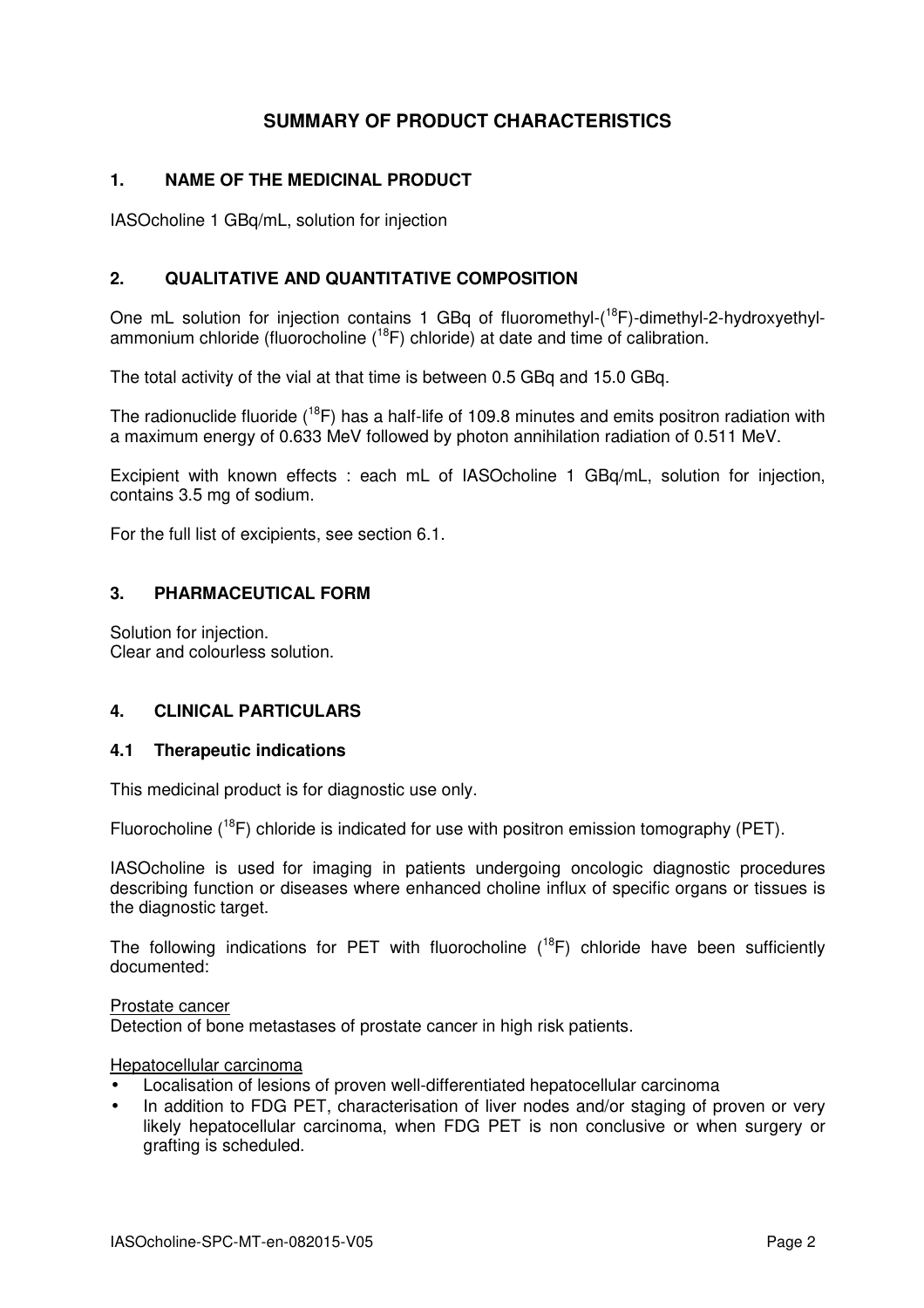# **4.2 Posology and method of administration**

# **Posology**

# Adults and elderly

The recommended activity for an adult weighting 70 kg is 200 to 500 MBq administered by direct intravenous injection. This activity has to be adapted according to the body weight of the patient and the type of PET or PET/CT camera used.

# Renal impairment

Extensive dose-range and adjustment studies with this product in normal and special populations have not been performed. The pharmacokinetics of  $(^{18}F)$  in renally impaired patients has not been characterised.

# Paediatric population

No clinical data are available for patients aged less than 18 years concerning safety and diagnostic efficacy of the product. Therefore, the use in oncologic paediatrics is not recommended.

# Method of administration

For patient preparation, see section 4.4.

The activity of fluorocholine  $(18F)$  chloride has to be measured with activimeter immediately prior to injection.

The injection of fluorocholine  $(^{18}F)$  chloride must be intravenous in order to avoid irradiation as a result of local extravasation, as well as imaging artefacts. It should be administered by direct intravenous injection.

#### Image acquisition

For prostate cancer: dynamic PET acquisition over the pelvis including the prostate bed and the pelvic bones, during 8 min, starting 1 min after injection, or if not feasible one 2 min static acquisition starting 1 min post injection.

For all indications: "Static" whole-body PET acquisition started 10 to 20 min after injection. If there is doubt concerning lesions with a slow uptake (e.g. negative static images whereas serum PSA levels are increased), a second static acquisition may be performed after one hour.

# **4.3 Contraindications**

- Hypersensitivity to the active substance, to any of the excipients or to any of the components of the labelled radiopharmaceutical.
- Pregnancy.

# **4.4 Special warnings and precautions for use**

Pregnancy, see section 4.3 and 4.6

#### Individual benefit/risk justification

For each patient, the radiation exposure must be justifiable by the likely benefit. The activity administered should in every case be as low as reasonably achievable to obtain the required diagnostic information.

#### Renal impairment

Careful consideration of the indication is required since an increased radiation exposure is possible in these patients.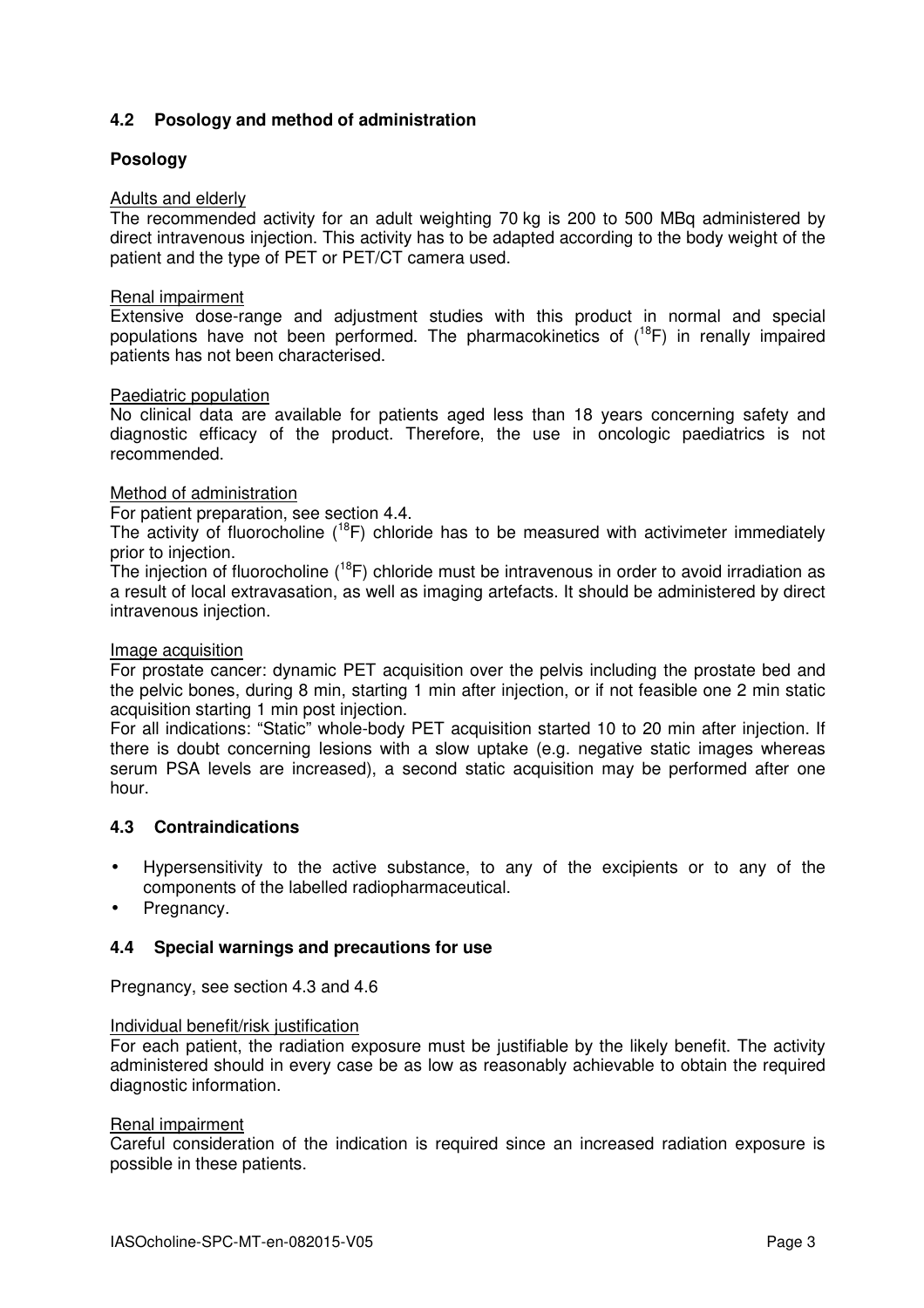# Paediatric population

For information on the use in paediatric population, see section 4.2. or 5.1.

# Patient preparation

IASOcholine should be given to patients fasting for a minimum of 4 hours.

In order to obtain images of best quality and to reduce the radiation exposure of the bladder, patients should be encouraged to drink sufficient amounts and to empty their bladder prior to and after the PET examination.

#### After the procedure

Close contact with infants and pregnant women should be restricted during the initial 12 hours following the injection.

# Specific warnings

Depending on the time when you administer the injection, the content of sodium given to the patient may in some cases be greater than 1 mmol. This should be taken into account in patient on low sodium diet.

Precautions with respect to environmental hazard see section 6.6.

The maximum volume to be administered to a patient should not exceed 10 mL.

# **4.5 Interaction with other medicinal products and other forms of interaction**

In patients receiving anti-androgen therapy, the indication of IASOcholine PET must be particularly documented by rising serum PSA levels. Any recent change in therapy must lead to the revision of the IASOcholine PET indication taking into consideration the expected impact on patient management.

# **4.6 Fertility, pregnancy and lactation**

#### Women of childbearing potential

When an administration of radiopharmaceuticals to a woman of childbearing potential is intended, it is important to determine whether or not she is pregnant. Any woman who has missed a period should be assumed to be pregnant until proven otherwise. If in doubt about her potential pregnancy (if the woman has missed a period, if the period is very irregular, etc.), alternative techniques not using ionising radiation (if there are any) should be offered to the patient.

#### **Pregnancy**

The use of IASOcholine is contraindicated in pregnant women due to the radiation doses to the foetus (see section 4.3)..

No data are available concerning the use of this product during pregnancy. No studies of reproductive function have been performed in animals.

# Breastfeeding

Before administering radiopharmaceuticals to a mother who is breastfeeding consideration should be given to the possibility of delaying the administration of radionuclide until the mother has ceased breastfeeding, and to what is the most appropriate choice of radiopharmaceuticals, bearing in mind the secretion of activity in breast milk. If the administration is considered necessary, breastfeeding should be interrupted for the initial 12 hours following injection and the expressed feeds discarded.

Close contact with infants should be restricted during this period.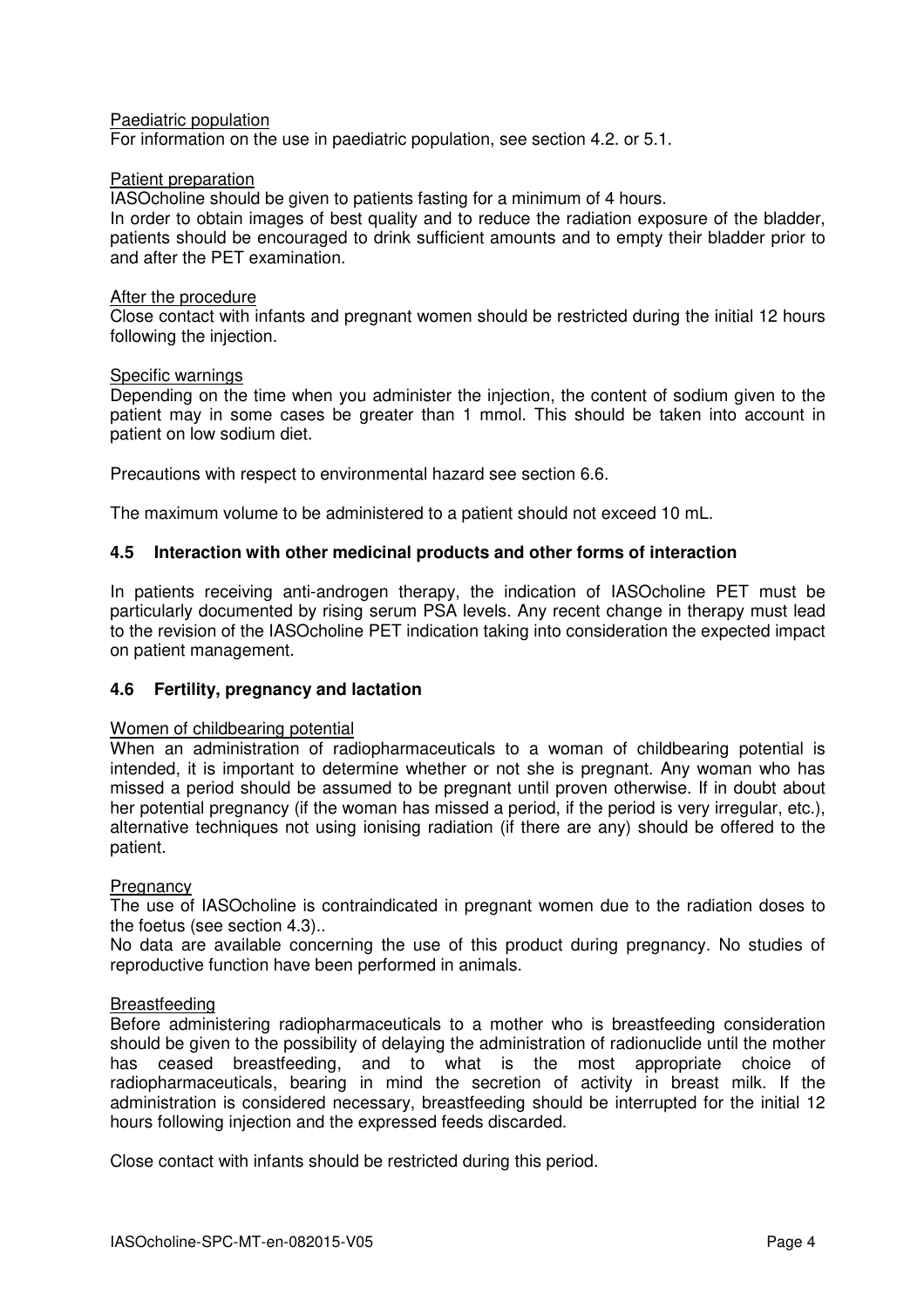# **4.7 Effects on ability to drive and use machines**

Not relevant.

# **4.8 Undesirable effects**

No undesirable effects have been observed to date.

Since the administered substance quantity is very low, the major risk is caused by the radiation. Exposure to ionising radiation is linked with cancer induction and a potential for development of hereditary defects. As the effective dose is 5.6 mSv when the maximal recommended activity of 280 MBq (4 MBq/kg for a subject weighting 70 kg) is administered these adverse events are expected to occur with a low probability.

# **Reporting of suspected adverse reactions**

Reporting suspected adverse reactions after authorisation of the medicinal product is important. It allows continued monitoring of the benefit/risk balance of the medicinal product. Healthcare professionals are asked to report any suspected adverse reactions via the national reporting system ADR Reporting website: www.medicinesauthority.gov.mt/adrportal.

# **4.9 Overdose**

An overdose in the pharmacological sense is unlikely given with the doses used for diagnostic purposes.

In the event of administration of a radiation overdose with fluorocholine  $(^{18}F)$  chloride the absorbed dose to the patient should be reduced where possible by increasing the elimination of the radionuclide from the body by forced diuresis and frequent bladder voiding. It might be helpful to estimate the effective dose that was applied.

# **5. PHARMACOLOGICAL PROPERTIES**

# **5.1 Pharmacodynamic properties**

# **Pharmacotherapeutic group: other diagnostic radiopharmaceuticals for tumour detection, ATC code: V09IX07**

At the chemical concentrations and activities recommended for diagnostic examinations, fluorocholine  $(^{18}F)$  chloride does not appear to have any pharmacodynamic activity.

# **5.2 Pharmacokinetic properties**

#### **Distribution**

Fluorocholine  $(^{18}F)$  chloride is an analogue of choline (precursor for the biosynthesis of phospholipids) in which a hydrogen atom has been replaced by fluorine  $(^{18}F)$ . After crossing the cell membrane by a carrier-mediated mechanism, choline is phosphorylated by choline kinase (CK). In the next step, phosphorylcholine is converted to cytidinediphosphatecholine [(CDP)-choline] and subsequently incorporated into phosphatidylcholine which is a component of the cell membrane.

#### Organ uptake

The activity of CK has been found to be upregulated in malignant cells, providing a mechanism for the enhanced accumulation of radiolabelled choline by neoplasms. Fluorocholine  $(^{18}F)$ chloride has been shown to closely follow the metabolism of choline through these steps, although within the short timeframes of the PET scan (<1 h) and the half-life of the fluorine-18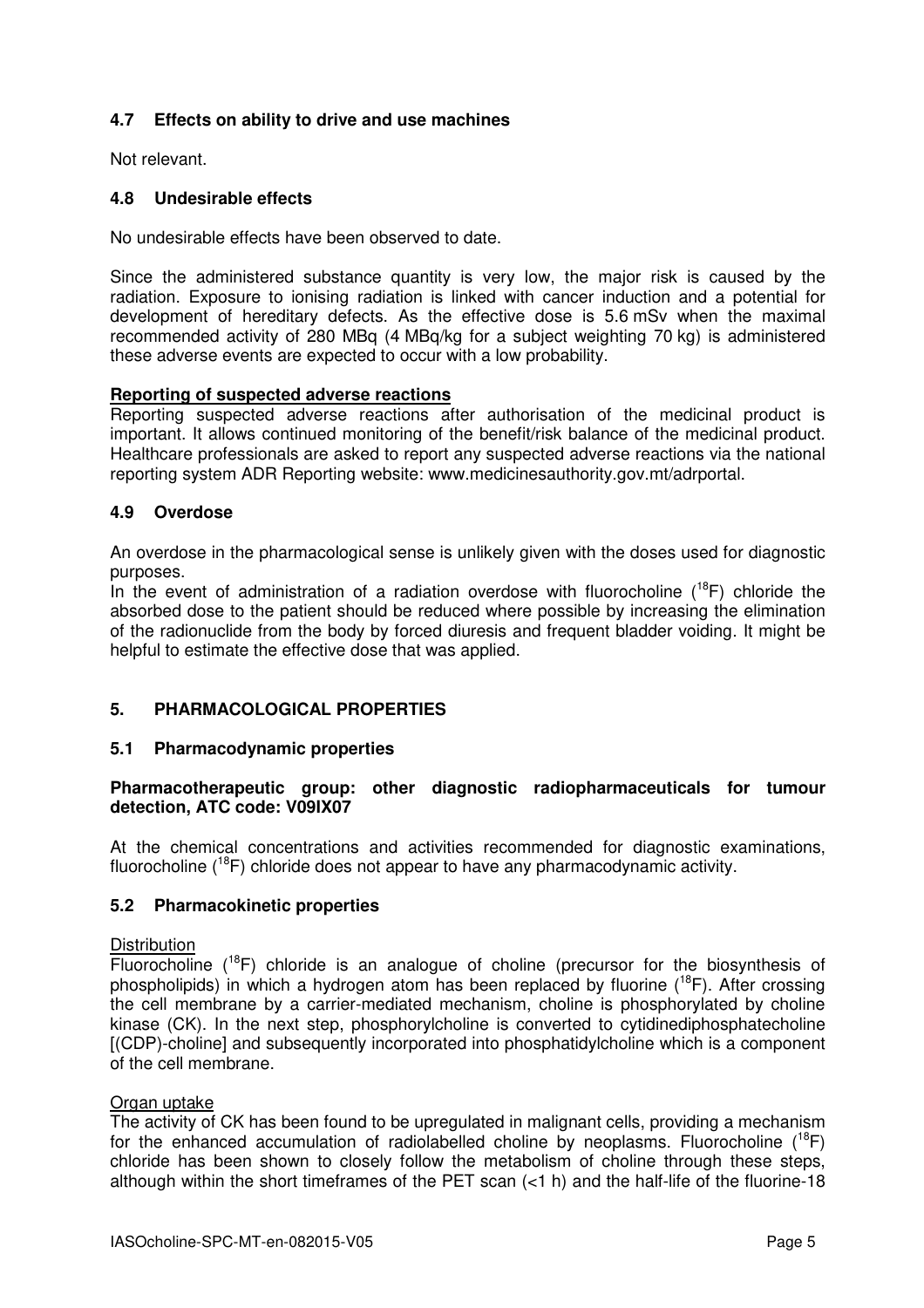radionuclide (110 min), the major radiolabelled metabolite is phosphorylated fluorocholine  $(^{18}F)$ .

The concentration of  $18F$  radioactivity in liver increases rapidly in the first 10 min and then increases slowly thereafter. The concentration of <sup>18</sup>F radioactivity in lung is relatively low at all times. The highest uptake is in the kidney followed by the liver and spleen.

# **Elimination**

The pharmacokinetics fits to a model that has 2 rapid exponential components plus a constant. The 2 rapid phases, which are nearly complete by 3 min after administration, represent > 93 % of the peak radioactivity concentration. Thus, the tracer is extensively cleared in the first 5 min after administration.

# **5.3 Preclinical safety data**

A single intravenous administration of the undiluted test item fluorocholine  $(^{18}F)$  chloride, under a dose-volume of 5 mL/kg, does not induce any signs of toxicity in rats.

Studies on the mutagenic potential of fluorocholine  $(^{18}F)$  chloride are not available. Mutagenicity studies und long-term carcinogenicity studies have not been carried out. No studies of reproductive function have been performed in animals.

# **6. PHARMACEUTICAL PARTICULARS**

# **6.1 List of excipients**

Water for injections Sodium chloride

# **6.2 Incompatibilities**

This medicinal product must not be mixed with other medicinal products except those mentioned in section 6.6 and 12.

# **6.3 Shelf life**

14 hours from the time of calibration (15 min after time of production). Do not refrigerate or freeze.

8 hours after first use without exceeding the expiry time. After fisrt use, store below 25° C. Do not refrigerate or freeze.

# **6.4 Special precautions for storage**

Store below 25°C. Do not refrigerate or freeze. Store in the original package.

After first use, store below 25° C. Do not refrigerate or freeze.

Storage of radiopharmaceuticals should be in accordance with national regulation on radioactive materials.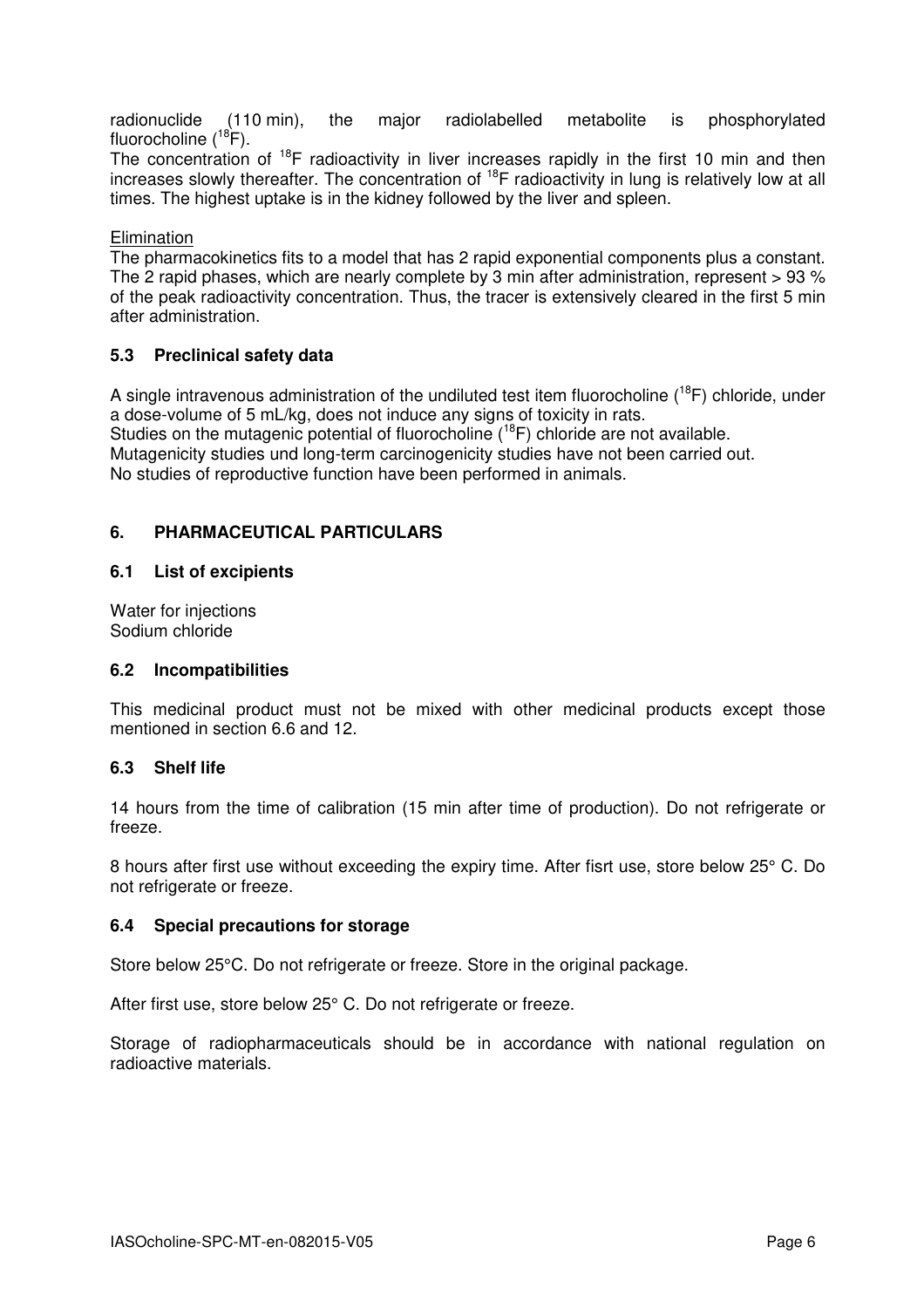# **6.5 Nature and contents of container**

**15 or 25 mL multidose glass vial**, colourless Type I glass, closed with a rubber stopper and sealed with an aluminium cap. As a result of the production process IASOcholine might be delivered with a punctured rubber septum.

One vial contains **0.5** to **15.0** mL of solution, corresponding to **500** to **15 000** MBq at calibration time.

# **6.6 Special precautions for disposal and other handling**

#### General warning

Radiopharmaceuticals should be received, used and administered only by authorised persons in designated clinical settings. Their receipt, storage, use, transfer and disposal are subject to the regulations and/or appropriate licences of the competent official organisation.

Radiopharmaceuticals should be prepared in a manner which satisfies both radiation safety and pharmaceutical quality requirements. Appropriate aseptic precautions should be taken.

For instructions on dilution of the medicinal product before administration, see section 12.

If at any time in the preparation of this product the integrity of this container is compromised it should not be used.

Administration procedures should be carried out in a way to minimise risk of contamination of the medicinal product and irradiation of the operators. Adequate shielding is mandatory.

The administration of radiopharmaceuticals creates risks for other persons from external radiation or contamination from spill of urine, vomiting etc. Radiation protection precautions in accordance with national regulations must therefore be taken.

Any unused product or waste material should be disposed of in accordance with local requirements.

# **7. MARKETING AUTHORISATION HOLDER**

# **IASON GmbH**

Feldkirchner Str. 4 A-8054 Graz-Seiersberg Austria

# **8. MARKETING AUTHORISATION NUMBER(S)**

MA986/00101

# **9. DATE OF FIRST AUTHORISATION/RENEWAL OF THE AUTHORISATION**

26<sup>th</sup> April, 2013 / 6<sup>th</sup> August, 2015

# **10. DATE OF REVISION OF THE TEXT**

06/08/2015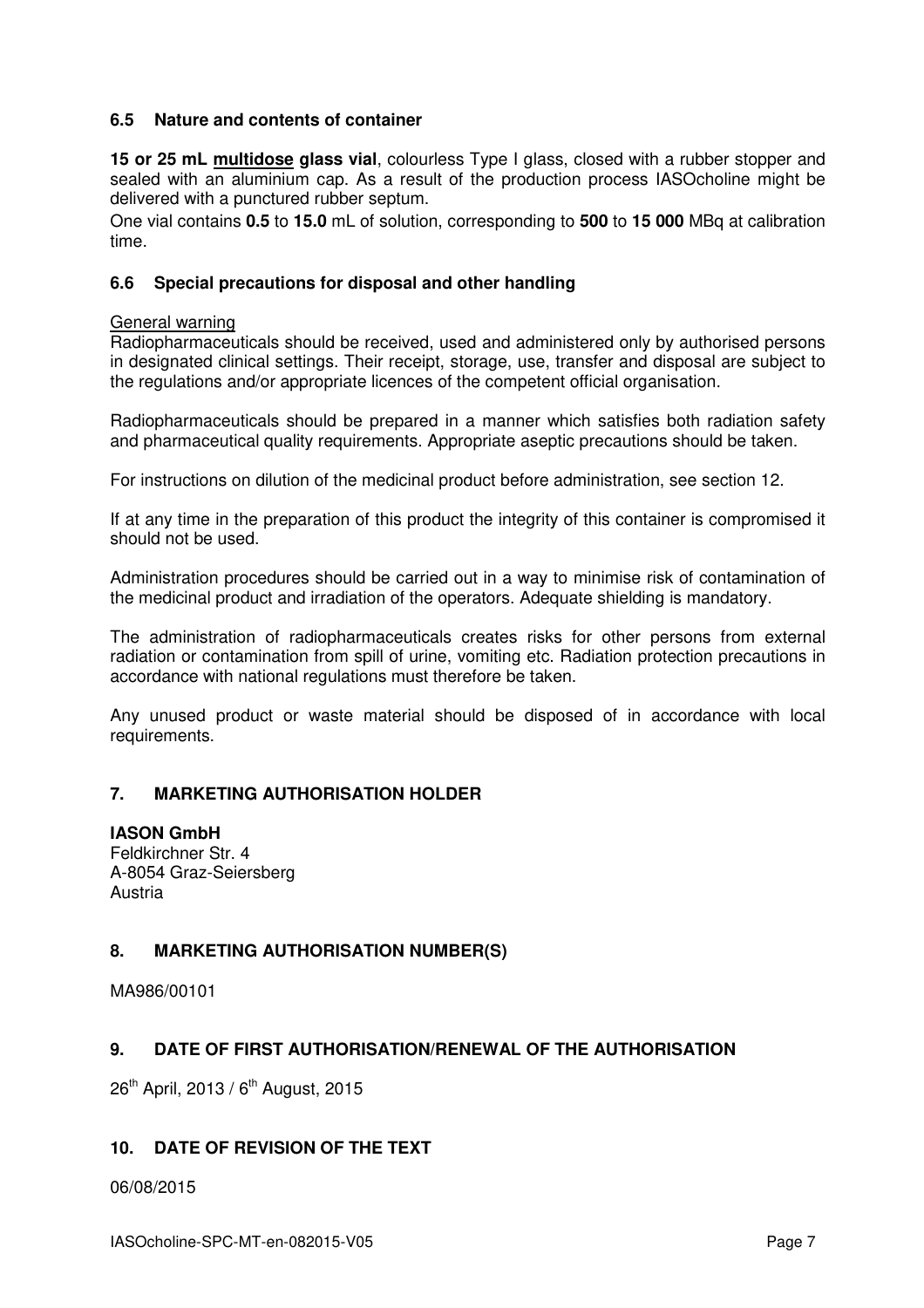# **11. DOSIMETRY**

| The data Listed below are from fourth addendum to ICRP publication 53. |                                                        |          |          |         |        |
|------------------------------------------------------------------------|--------------------------------------------------------|----------|----------|---------|--------|
| Organ                                                                  | Absorbed dose per unit activity administered (mGy/MBq) |          |          |         |        |
|                                                                        | <b>Adult</b>                                           | 15 years | 10 years | 5 years | 1 year |
| Adrenals                                                               | 0.020                                                  | 0.024    | 0.038    | 0.059   | 0.10   |
| <b>Bladder</b>                                                         | 0.059                                                  | 0.075    | 0.11     | 0.16    | 0.22   |
| Bone surfaces                                                          | 0.012                                                  | 0.015    | 0.023    | 0.037   | 0.070  |
| <b>Brain</b>                                                           | 0.0087                                                 | 0.011    | 0.018    | 0.030   | 0.056  |
| <b>Breast</b>                                                          | 0.0090                                                 | 0.011    | 0.018    | 0.028   | 0.054  |
| Gall bladder                                                           | 0.021                                                  | 0.025    | 0.035    | 0.054   | 0.10   |
| Gastrointestinal-tract                                                 |                                                        |          |          |         |        |
| Stomach                                                                | 0.013                                                  | 0.016    | 0.025    | 0.040   | 0.076  |
| Small Intestine                                                        | 0.013                                                  | 0.017    | 0.027    | 0.042   | 0.077  |
| Colon                                                                  | 0.013                                                  | 0.016    | 0.026    | 0.040   | 0.072  |
| - Upper large intestine                                                | 0.014                                                  | 0.017    | 0.027    | 0.043   | 0.078  |
| - Lower large intestine                                                | 0.012                                                  | 0.015    | 0.024    | 0.037   | 0.064  |
| Heart                                                                  | 0.020                                                  | 0.026    | 0.041    | 0.063   | 0.11   |
| Kidneys                                                                | 0.097                                                  | 0.12     | 0.16     | 0.24    | 0.43   |
| Liver                                                                  | 0.061                                                  | 0.080    | 0.12     | 0.18    | 0.33   |
| Lungs                                                                  | 0.017                                                  | 0.022    | 0.035    | 0.056   | 0.11   |
| <b>Muscles</b>                                                         | 0.011                                                  | 0.013    | 0.021    | 0.033   | 0.061  |
| Oesophagus                                                             | 0.011                                                  | 0.014    | 0.021    | 0.033   | 0.062  |
| Ovaries                                                                | 0.013                                                  | 0.016    | 0.026    | 0.040   | 0.072  |
| Pancreas                                                               | 0.017                                                  | 0.022    | 0.034    | 0.052   | 0.093  |
| Red marrow                                                             | 0.013                                                  | 0.016    | 0.024    | 0.036   | 0.066  |
| Skin                                                                   | 0.0080                                                 | 0.0098   | 0.016    | 0.025   | 0.049  |
| Spleen                                                                 | 0.036                                                  | 0.050    | 0.077    | 0.012   | 0.22   |
| <b>Testes</b>                                                          | 0.0098                                                 | 0.013    | 0.020    | 0.031   | 0.057  |
| Thymus                                                                 | 0.011                                                  | 0.014    | 0.021    | 0.033   | 0.062  |
| <b>Thyroid</b>                                                         | 0.011                                                  | 0.014    | 0.022    | 0.037   | 0.070  |
| <b>Uterus</b>                                                          | 0.015                                                  | 0.018    | 0.029    | 0.044   | 0.076  |
| Remaining organs                                                       | 0.012                                                  | 0.014    | 0.021    | 0.034   | 0.062  |

The effective dose resulting from the administration of a maximal recommended activity of 500 MBq of fluorocholine  $(^{18}F)$  chloride for an adult is about 10 mSv.

**Effective dose (mSv/MBq)** 0.020 0.024 0.037 0.057 0.10

For an administered activity of 500 MBq the typical radiation doses delivered to the critical organs, kidneys, liver and bladder are 49, 31 and 30 mGy, respectively.